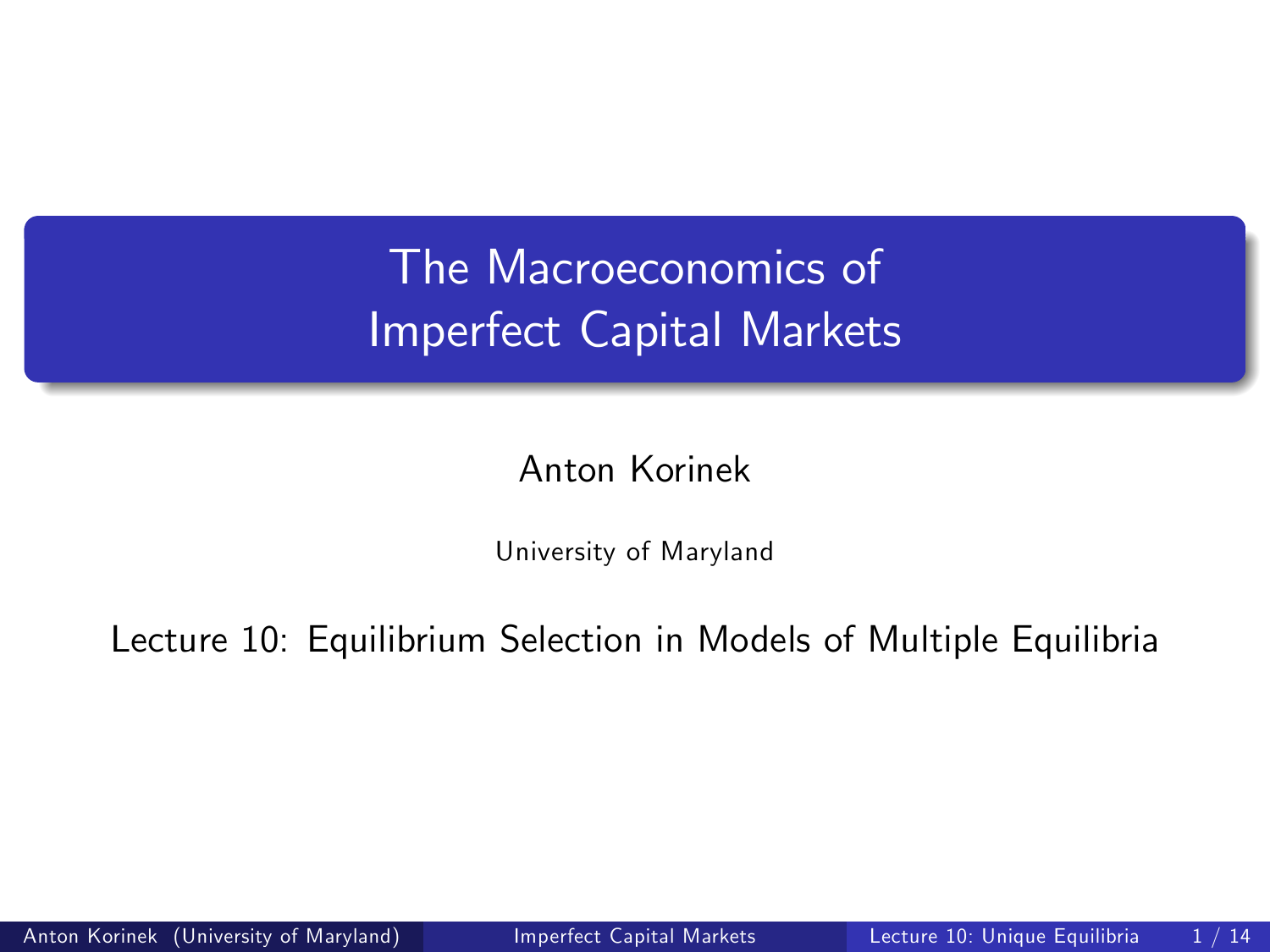## Morris and Shin (AER, 1998): Unique Equilibrium in a Model of Self-Fulfilling Currency Attacks

## Problems of multiple equilibrium models:

- Equilibrium selection (e.g. onset of crises) not pinned down by theory
- Policy questions relating to vulnerability to crisis cannot be tackled

#### Global Games Approach to Resolving Multiplicity:

- Carlsson and van Damme (Ecta, 1993) introduces concept of "global games:î incomplete information games where (small) uncertainty about payoff structure induces players to select the risk-dominant equilibrium (similar to Selten's "trembling hand" equilibria)
- Morris and Shin apply this to speculative attacks to determine the unique equilibrium in such models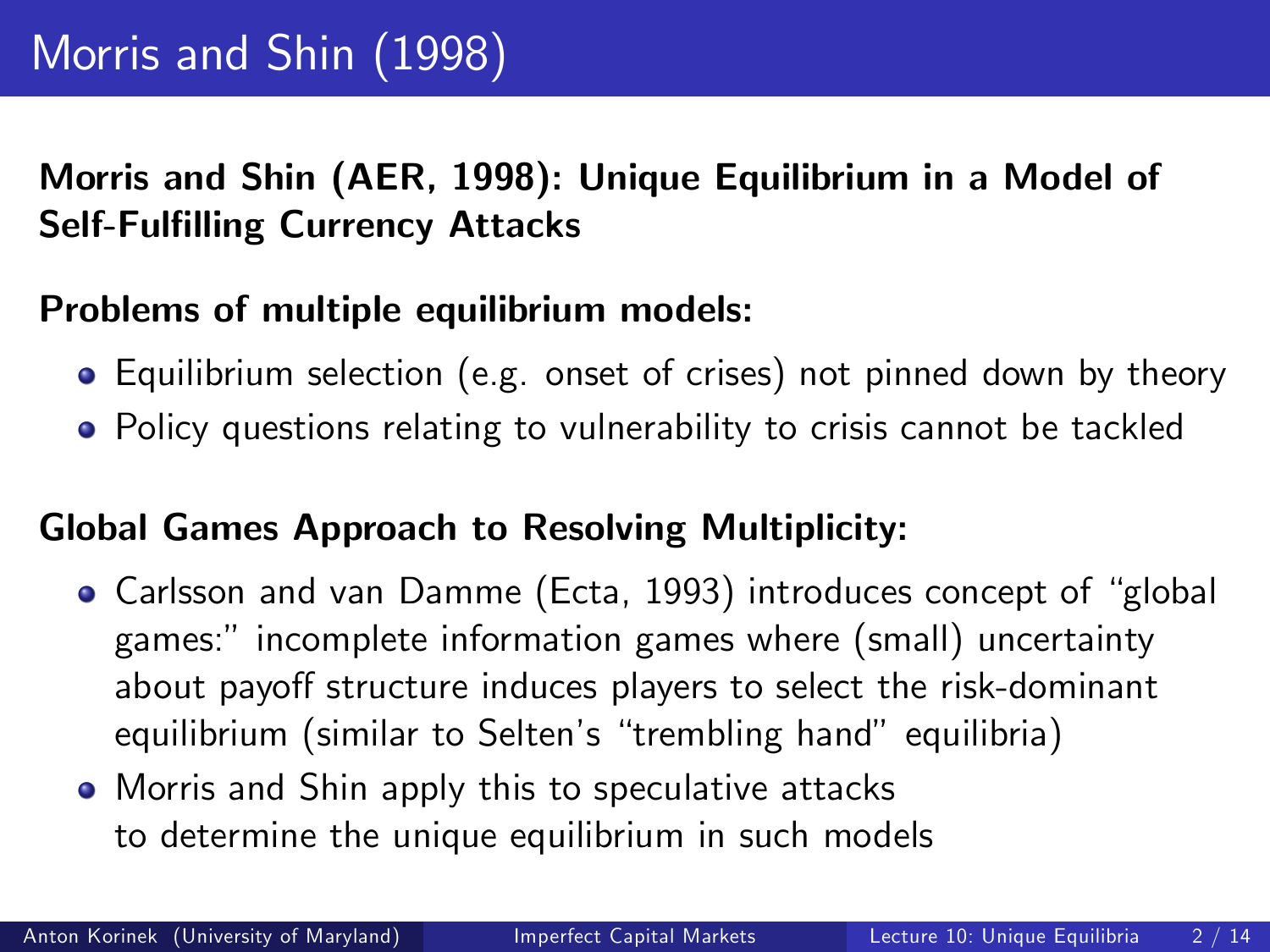#### Main insights:

- Information structure is crucial to decision to attack (run):
	- o optimal to attack when others also attack
	- o optimal to refrain from attacking when others refrain
	- $\rightarrow$  strategic complementarities in decision making
- Assume each investor receives a noisy signal about fundamentals
	- $\rightarrow$  common knowledge no longer holds
	- $\rightarrow$  investors need to form beliefs about signals of others
	- $\rightarrow$  sufficient to coordinate to a unique equilibrium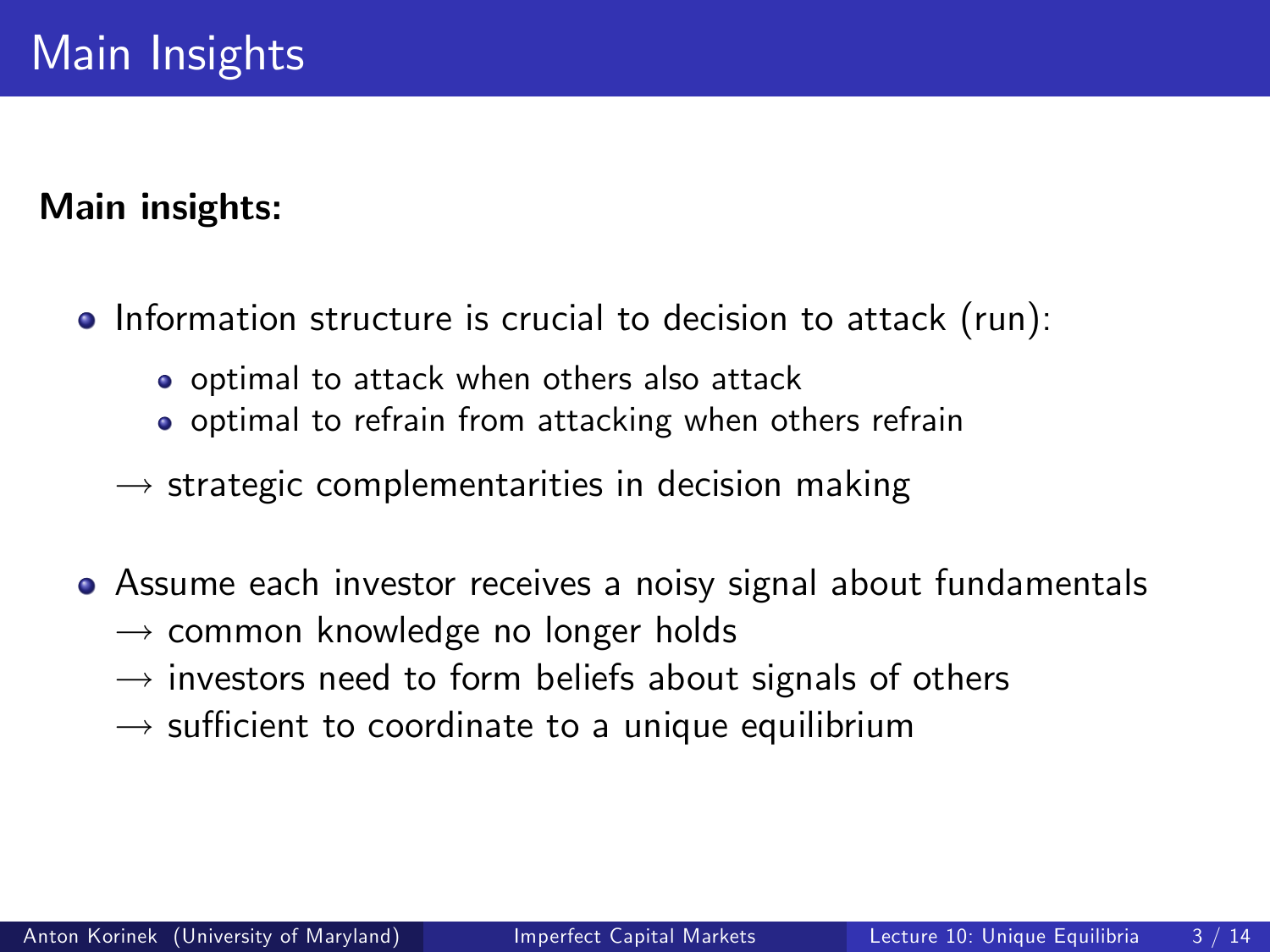#### Structure of the economy:

- State of fundamentals is captured by  $\theta \sim U[0,1]$ (higher *θ* equals stronger fundamentals)
- "Shadow" exchange rate  $f(\theta)$  if there was no intervention satisfies  $f'(\theta)>0$
- government has pegged exchange rate to  $e^* \geq f(\theta) \; \forall \; \theta$

### Two sets of actors:

- Unit mass of speculators in foreign exchange market: decide whether to attack by selling 1 unit or not
	- $\bullet$  cost of attacking is t
	- payoff if successful is  $e^* f(\theta) t$

denote total mass of speculators who attack *α*

- Government: chooses whether to defend peg
	- benefit of defending is  $v$
	- **•** cost of defending is  $c(\alpha, \theta)$  where  $c_{\alpha} > 0 > c_{\theta}$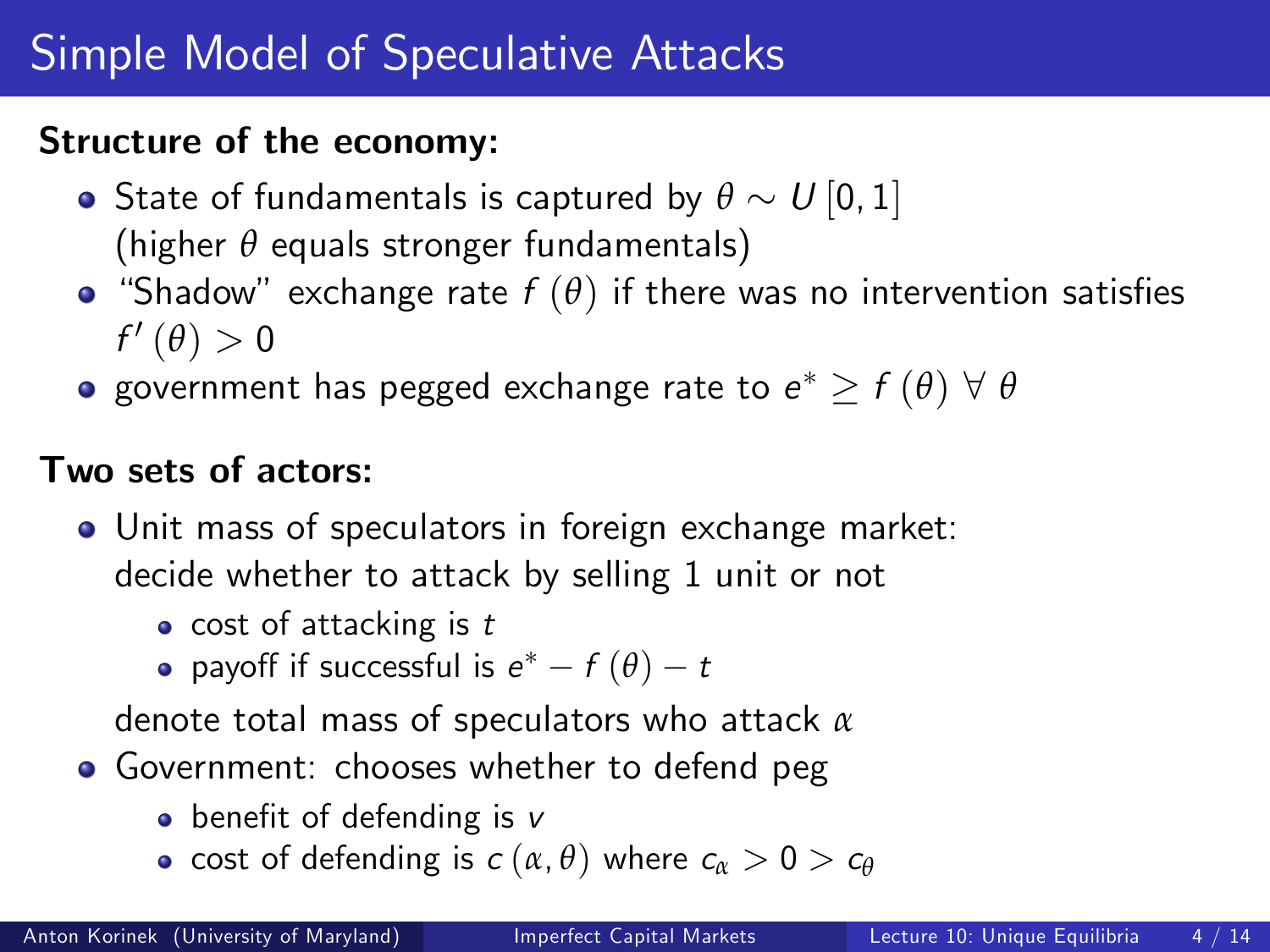#### Assumptions about functional forms:

- $c(0, 0) > v$ : in worst state, it's not worth defending the peg even if noone attacks
- $c(1, 1) > v$ : in best state, it's not worth defending the peg if everyone attacks
- $e^* f(1) < t$ : in best state, speculators cannot recoup transaction costs

#### Threshold values:

- define  $\theta$  such that  $c$   $(0, \theta) = v$ : lower bound of states in which government defends peg
- $\det$  define  $\bar{\theta}$  such that  $f\left(\bar{\theta}\right)=e^{*}-t$ : upper bound of states in which investors attack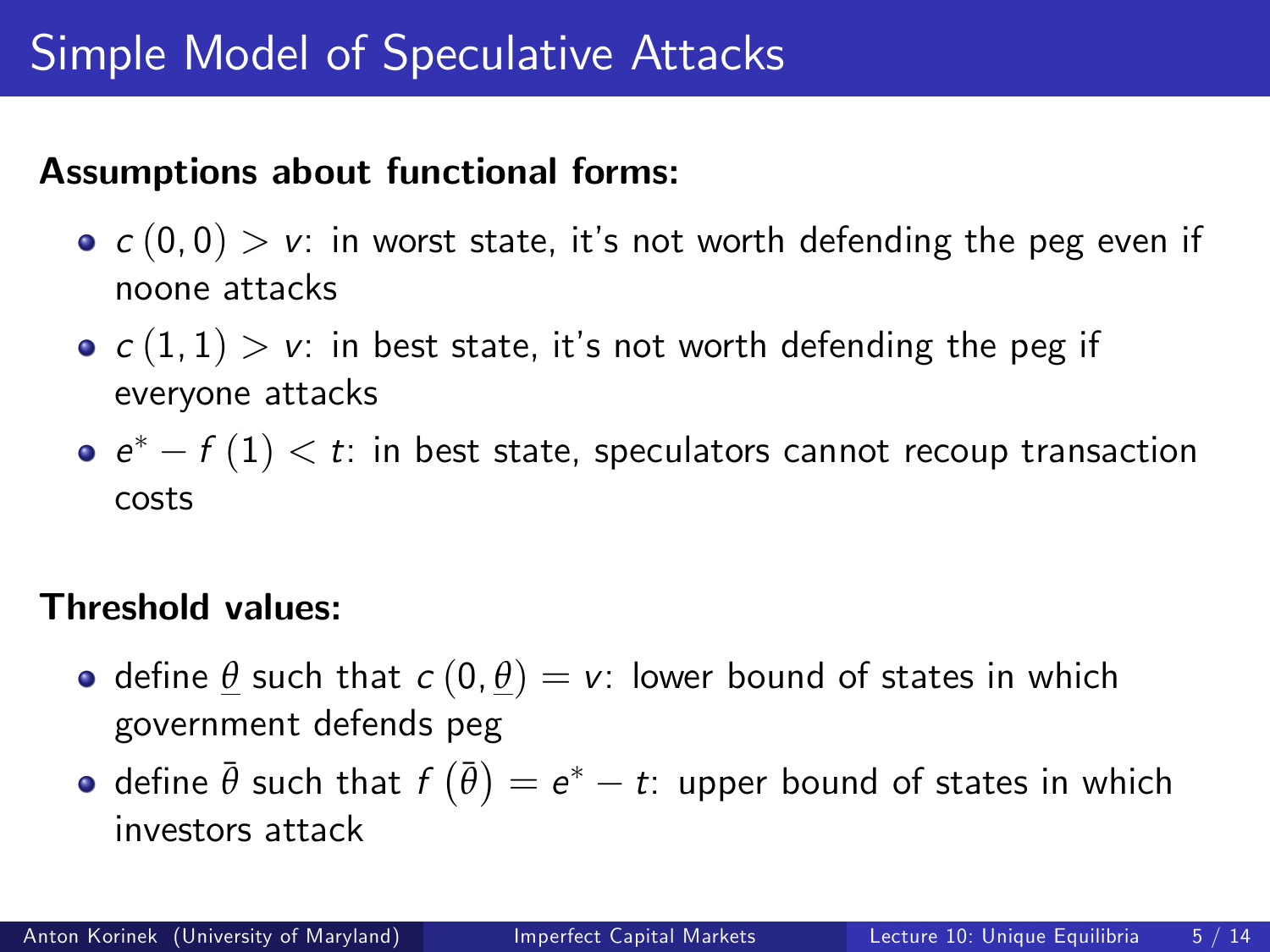#### Thresholds values



**FIGURE 1. COST AND BENEFIT TO THE GOVERNMENT IN FIGURE 1. COST AND BENEFIT TO THE GOVERNMENT IN MAINTAINING THE CURRENCY PEG MAINTAINING THE CURRENCY PEG** 

**FIGURE 2. THE MANAGED EXCHANGE RATE AND THE FIGURE 2. THE MANAGED EXCHANGE RATE AND THE EXCHANGE RATE IN THE ABSENCE OF INTERVENTION AS A EXCHANGE RATE IN THE ABSENCE OF INTERVENTION AS A FUNCTION OF THE STATE OiF FUNDAMENTALS FUNCTION OF THE STATE OiF FUNDAMENTALS**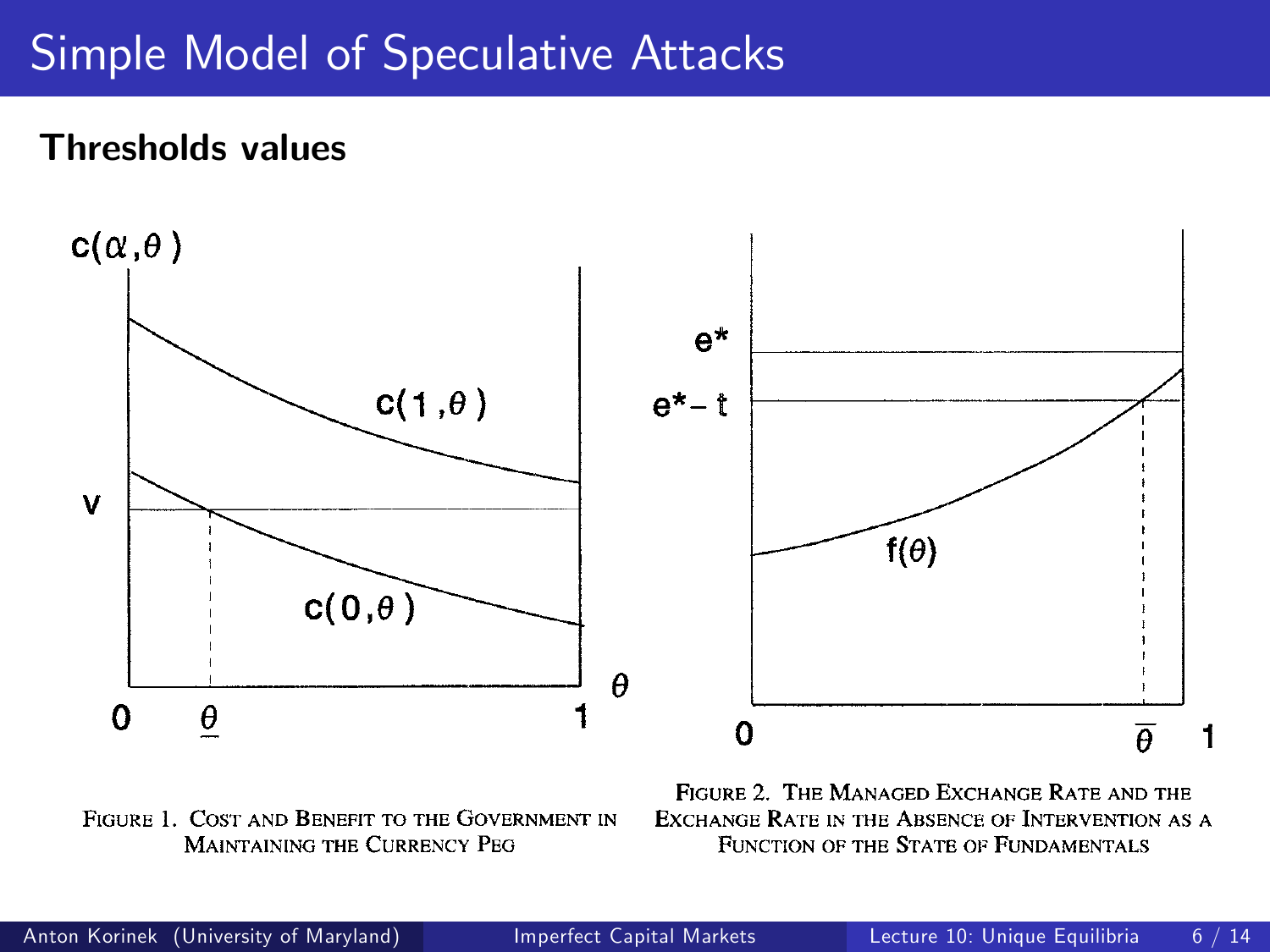## Tripartite classification of fundamentals:

- for  $\theta \in [0, \theta]$ : currency unstable
	- $\rightarrow$  attack always occurs
- $\displaystyle{{\mathsf{for}}\,\, \theta \in \big(\underline{\theta},\bar{\theta}\big) \colon}$  currency ripe for attack
	- $\rightarrow$  multiple equilibria
	- $\rightarrow$  interesting region
- for  $\theta \in \left[ \bar{\theta}, 1 \right]$ : currency stable  $\rightarrow$  no speculative attacks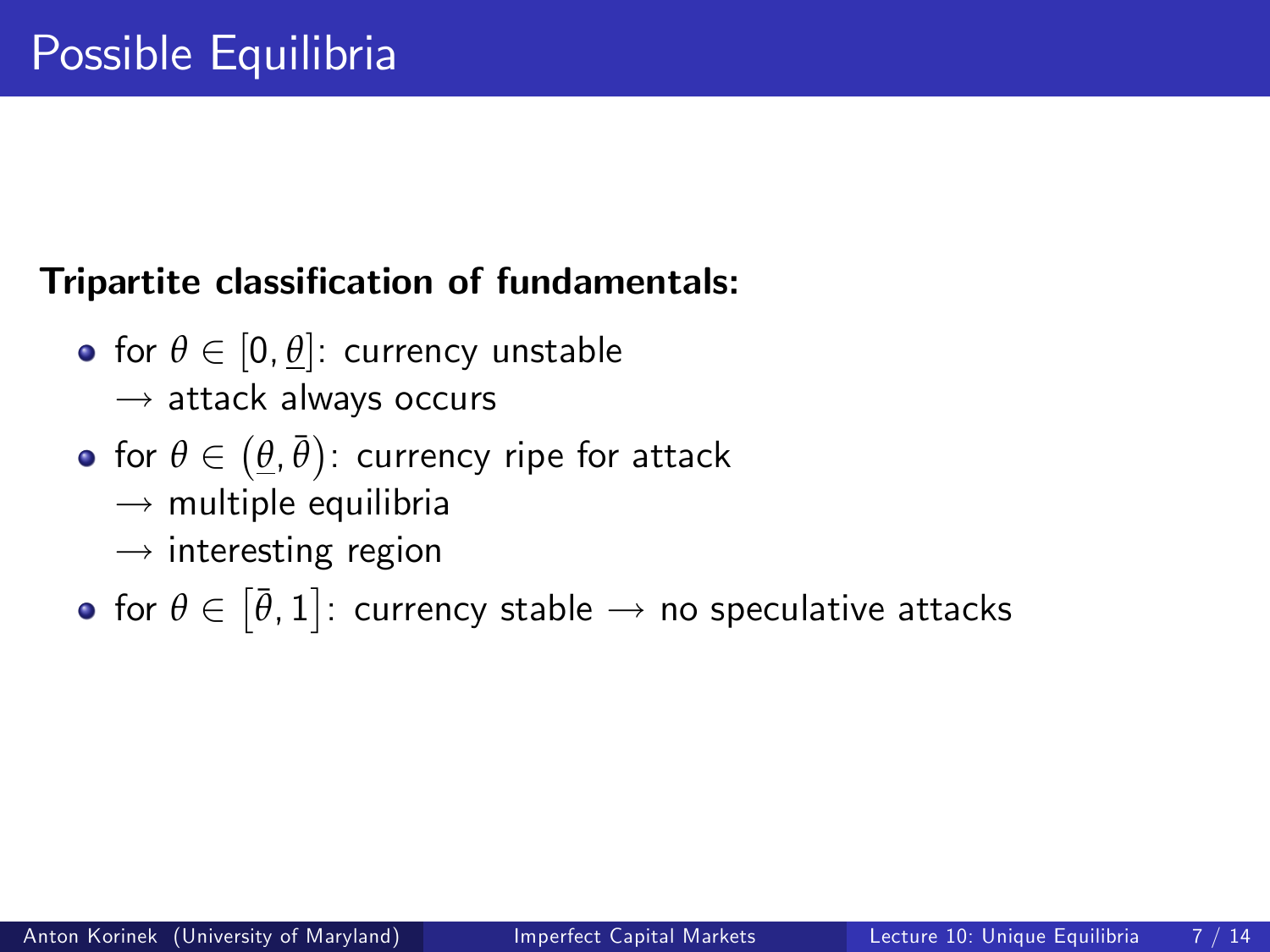# Game with Imperfect Information

## Setup of Imperfect Information:

- nature chooses *θ*
- **o** speculators observe i.i.d. signals  $x \sim U[\theta \varepsilon, \theta + \varepsilon]$  for small  $\varepsilon$  and decide whether to attack
- government observes *θ* and fraction *α* of attackers and decides whether to defend the peg

#### Equilibrium:

- **•** strategies for speculators and government such that no agent has an incentive to deviate
- $\bullet$  define  $a(\theta)$  as the mass of attackers such that the government is indifferent between defending or not, i.e.  $c(a(\theta), \theta) = v$ 
	- $\rightarrow$  defend iff  $\alpha \le a(\theta)$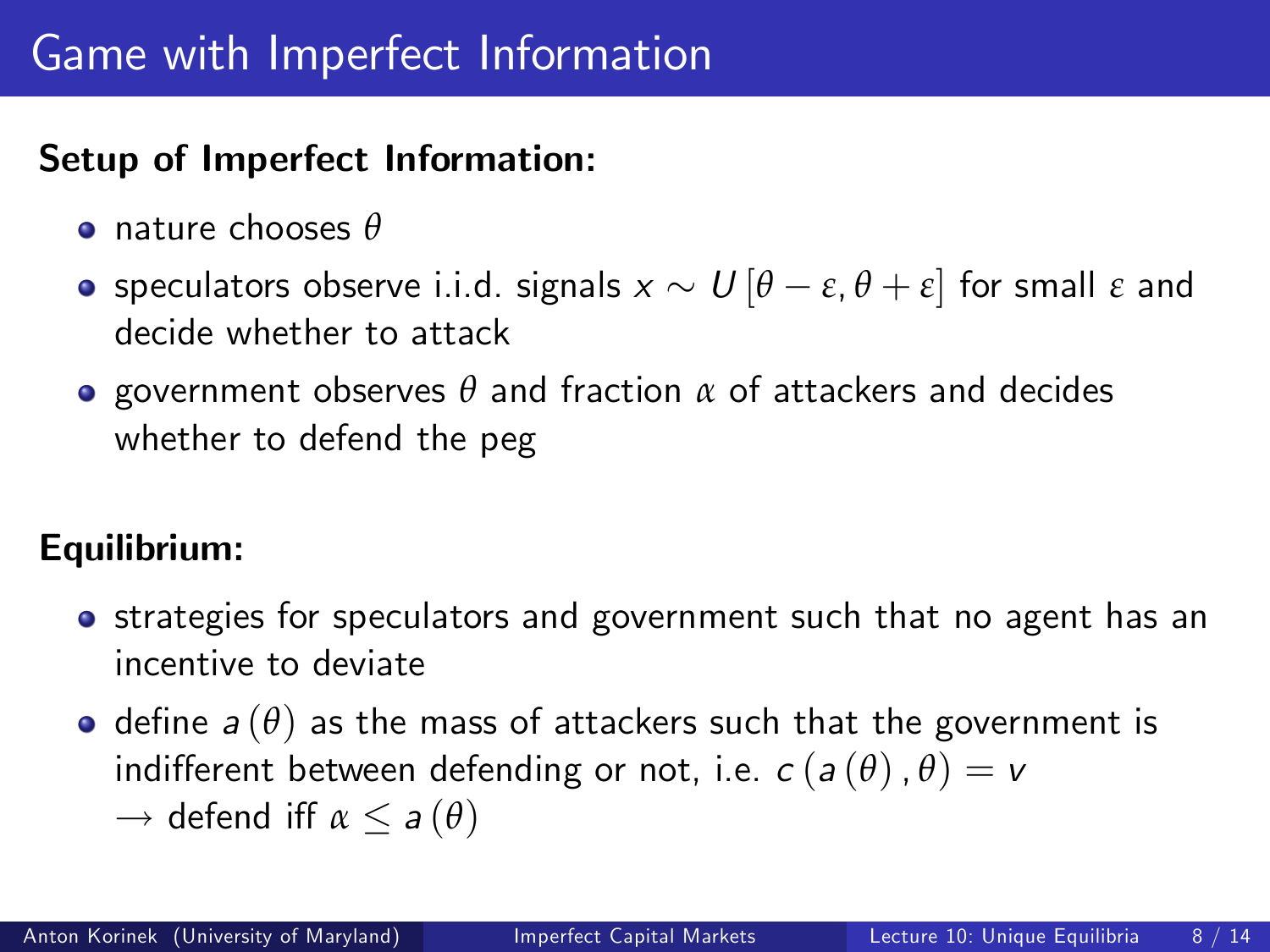#### **VOL. 88** Thresholds value for government



**FIGURE 3. THE PROPORTION OF SPECULATORS WHOSE SHORT SALES ARE SUFFICIENT TO INDUCE DEPRECIATION, EXPIRESSED AS A FUNCTION OF THE FUNDAMENTALS**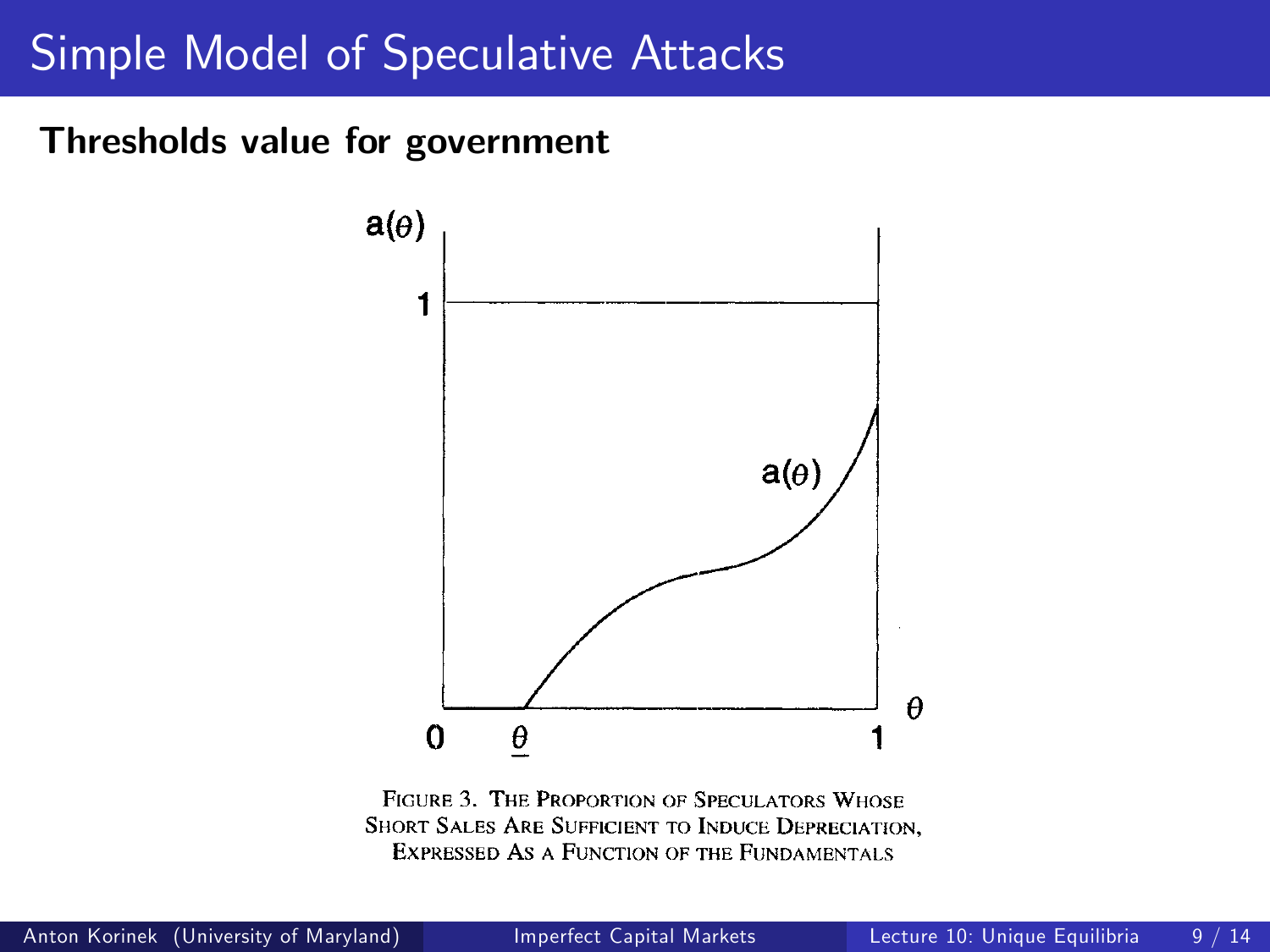# Stratgies of Speculators

#### For a given strategy *π* of speculators:

- **o** denote selling decision for a signal x as  $\pi(x) \in \{0, 1\}$
- denote mass of speculators selling, given fundamental *θ* as

$$
s(\theta; \pi) = \frac{1}{2\varepsilon} \int_{\theta-\varepsilon}^{\theta+\varepsilon} \pi(x) dx
$$

 $\bullet$  denote the set of  $\theta$ 's where government abandons peg as

$$
A(\pi) = \{\theta : s(\theta; \pi) \ge a(\theta)\}
$$

**•** reduced-form payoff of speculators (given θ)

$$
h(\theta; \pi) = \begin{cases} e^* - f(\theta) - t & \text{if } \theta \in A(\pi) \\ -t & \text{if } \theta \notin A(\pi) \end{cases}
$$

• reduced-form payoff of attacking (given signal  $x$ )

$$
u(x;\pi) = \frac{1}{2\varepsilon} \int_{x-\varepsilon}^{x+\varepsilon} h(\theta;\pi) d\theta = \frac{1}{2\varepsilon} \int_{A(\pi)\cap[x-\varepsilon,x+\varepsilon]} \left[e^* - f(\theta)\right] d\theta - t
$$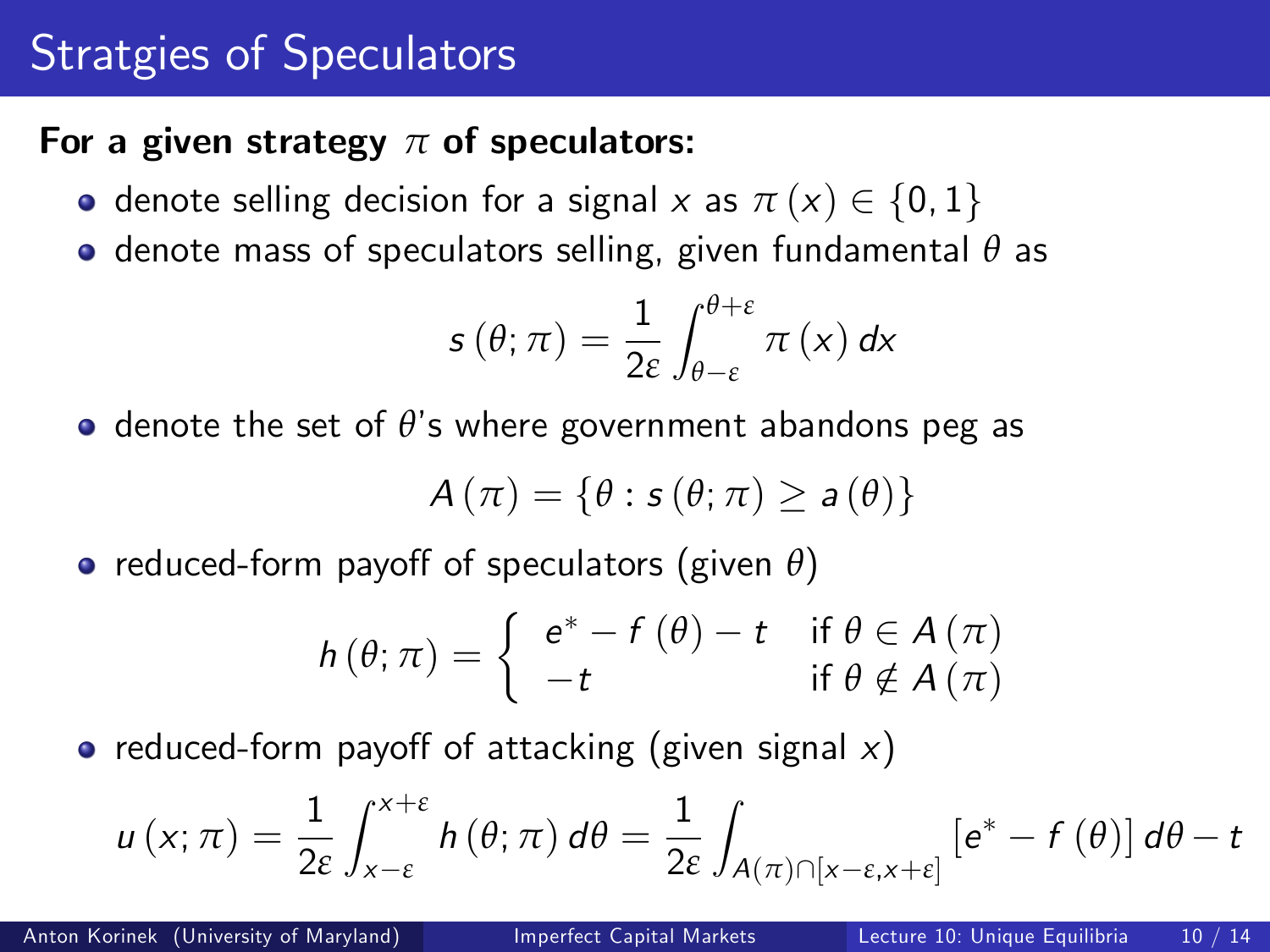## Lemma (Strategic Complementarities)

If  $\pi(x) \geq \pi'(x) \forall x$  then  $u(x; \pi) \geq u(x; \pi')$ 

Define threshold strategy  $I_k = 1_{\{x < k\}}$  of attacking when signal  $x < k$  $u(k, l_k)$  is payoff of marginal investor under strategy  $l_k$  if signal is k

## Lemma (Threshold strategy)

The function  $u(k, l_k)$  is continuous and strictly decreasing in k

#### Lemma (Uniqueness)

There is a unique  $x^*$  such that speculators attack iff  $x < x^*$ , which is obtained by solving for  $u(k, l_k) = 0$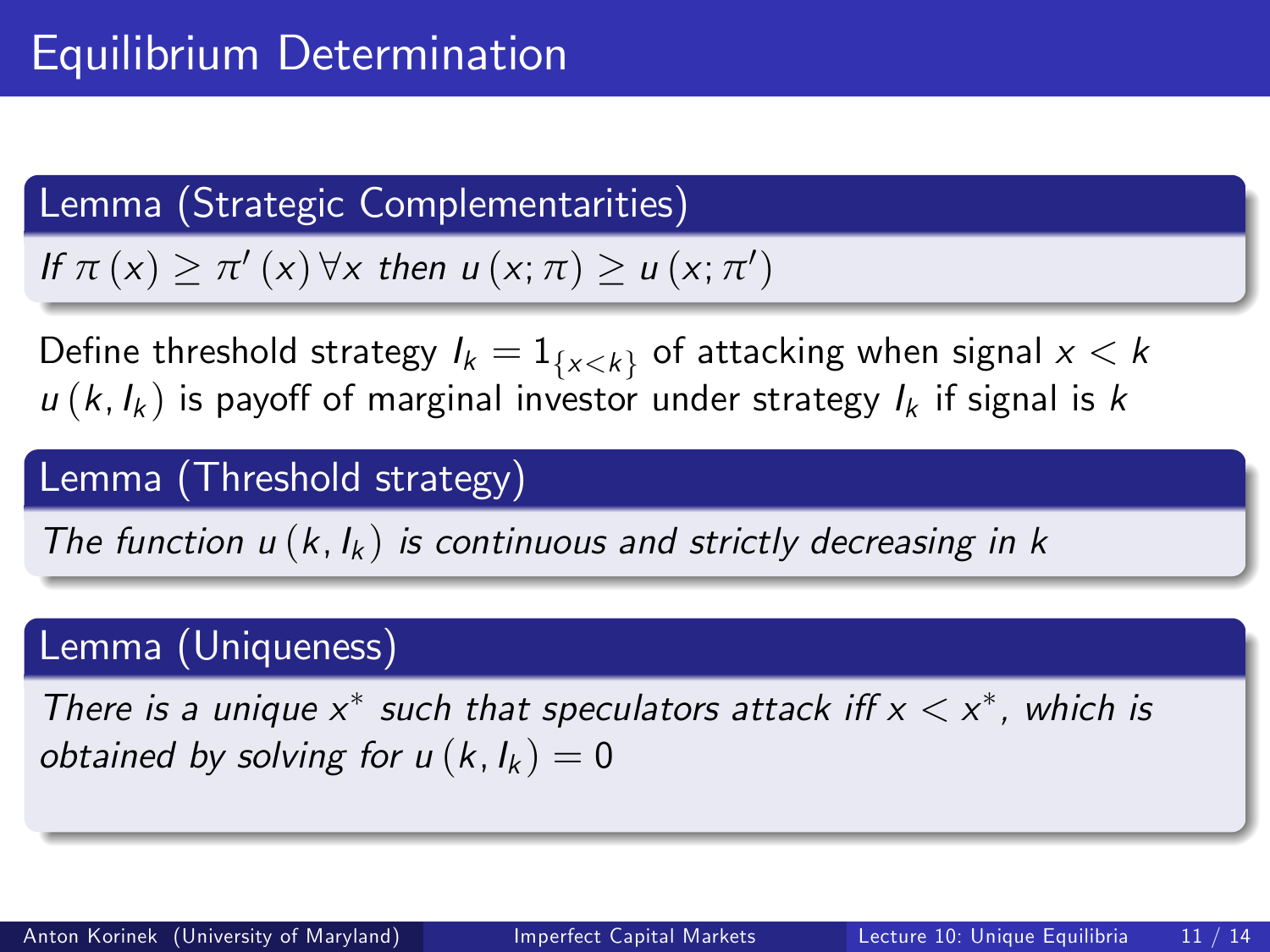# Equilibrium Determination

Aggregate mass of short-sales:

$$
s(\theta; I_{x^*}) = \begin{cases} 1 & \text{if } \theta < x^* - \varepsilon \\ \frac{1}{2} - \frac{1}{2\varepsilon}(\theta - x^*) & \text{if } \theta \in [x^* - \varepsilon, x^* + \varepsilon] \\ 0 & \text{if } \theta > x^* + \varepsilon \end{cases}
$$

 $\bm{s}$   $(\theta; I_{\mathsf{x}^*})$  is decreasing in  $\theta$ a (*θ*) is increasing in *θ*

## Theorem (Uniqueness of Equilibrium)

There is a unique  $\theta^*$  such that the peg is abandoned iff  $\theta \leq \theta^*$ 

## Theorem (Limiting Case)

In the limit as  $\varepsilon \to 0$ , the threshold  $\theta^*$  is given by  $f(\theta^*) = e^* - 2t$ 

(Note: expected payoff for marginal investor  $\frac{1}{2} [e^* - f (\theta^*)]$ , expected cost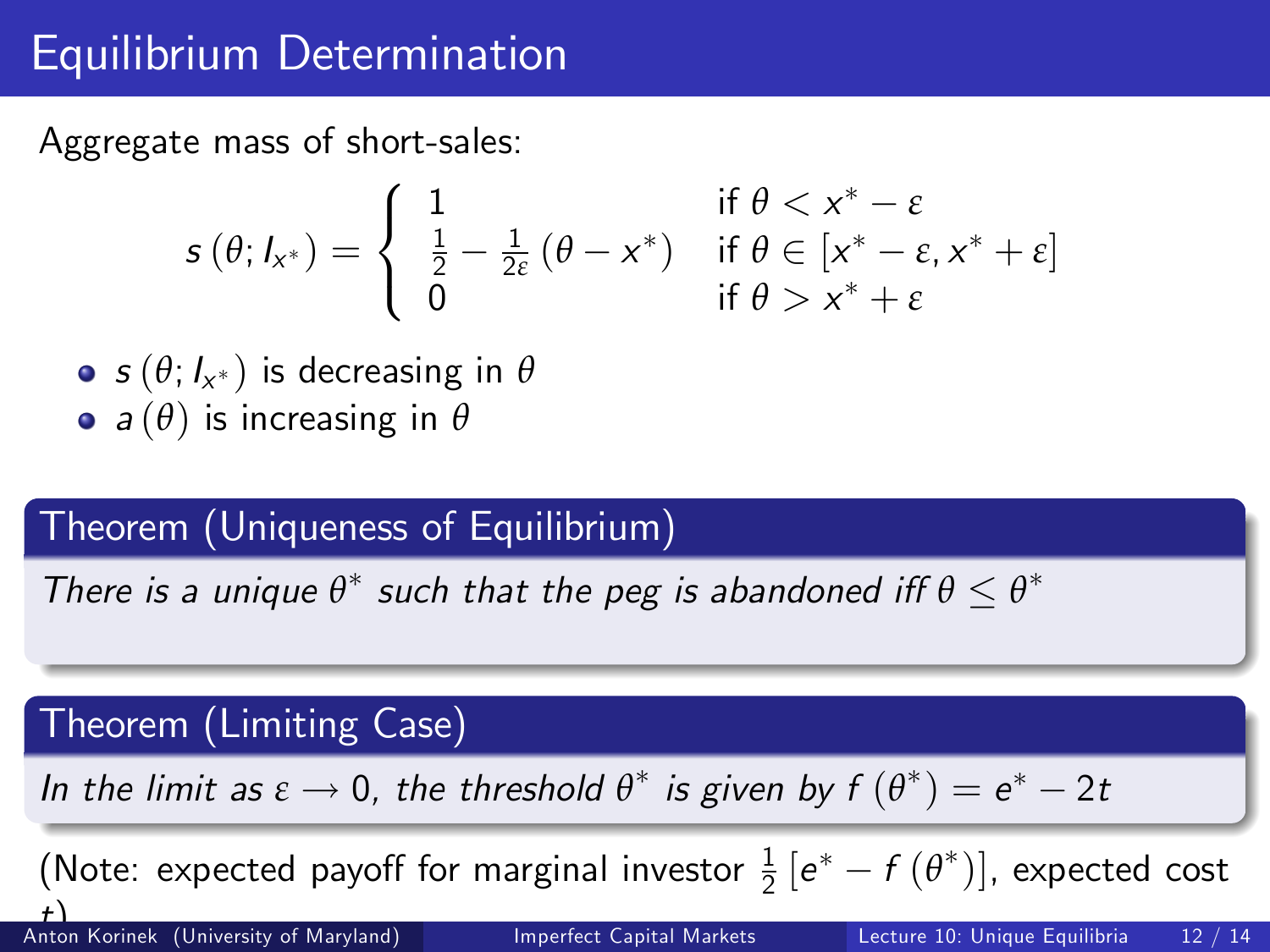## Derivation of Optimal Strategy  $θ^*$



**THE STATE OF FUNDAMENTALS AT WHICH THE EQUILIBRIUM SHORT SALES ARE EQUAL TO THE SHORT** 

Anton Korinek (University of Maryland)

**SALES WHICH INDUCE DEPRECIATION**<br>Imperfect Capital Markets